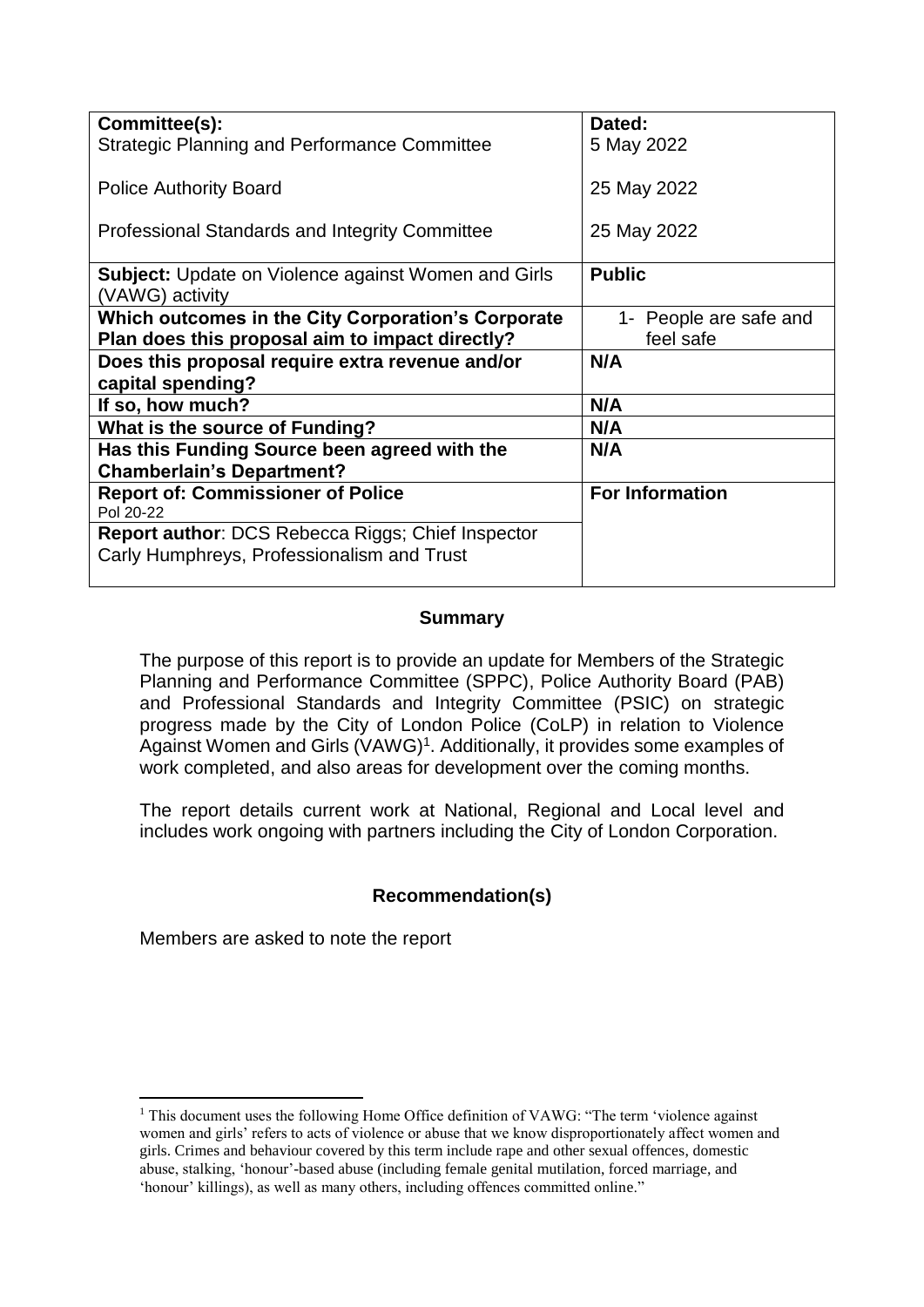## **Main Report**

# **Background**

1. Members will be aware of the national and local focus on VAWG and detail of the background to this report was fully described in the previous report to your Committees in November 2021 and February 2022.

## **Current Position**

#### Key Milestones since the last update (February – April 2022)

- The first VAWG [strategic-delivery-plan.pdf \(cityoflondon.police.uk\)](https://www.cityoflondon.police.uk/SysSiteAssets/media/downloads/city-of-london/about-us/strategic-delivery-plan.pdf) has now been published for CoLP and a copy is attached at Appendix A. A feedback email address [VAWGFeedbackPublic@cityoflondon.police.uk](mailto:VAWGFeedbackPublic@cityoflondon.police.uk) has been set up for the public to provide their views on the plan as well as any ideas regarding what else they would like to see the CoLP doing in relation to Violence Against Women and Girls. This is a Year 1 report which will be refreshed annually. In line with the NPCC guidance, the Year 1 report will remain policing-centric, however Year 2 and Year 3 reports will focus much more on partnership work.
- Creation of an internal VAWG Action Plan which outlines tactical delivery, demonstrates what progress has been made to date, how performance will be scrutinised and provides an objective RAG grading<sup>2</sup> for the progress made in each area of activity. A baseline assessment of performance has been completed to track improvements over time, scrutiny of this will be achieved within our monthly Rebuilding Trust and Confidence meetings Chaired by Assistant Commissioner Betts.
- Establishment of a regional working group alongside the British Transport Police and the Metropolitan Police Service.
- Creation of a draft VAWG Problem Profile which provides data analysis regarding thematic areas; such as crime types, locations, offender types and temporal analysis. It provides recommendations regarding how we can improve our policing response and where resources would be most effectively utilised to tackle VAWG.

#### **National**

 $\overline{a}$ 

2. Policing progress concerning VAWG continues with pace nationally. All forces remain in close working alignment with the NPCC (National Police Chiefs Council) against the National Framework for Delivery (Year 1). Regular weekly NPCC taskforce meetings bring together strategic and tactical leads to share working practices and disseminate national headlines.

<sup>&</sup>lt;sup>2</sup> RAG denotes a 'Red, Amber, Green' grading of progress. This grading has been awarded through an initial internal benchmarking process. For future quarterly benchmarking processes, this will be done with the IASG to ensure that there is external scrutiny.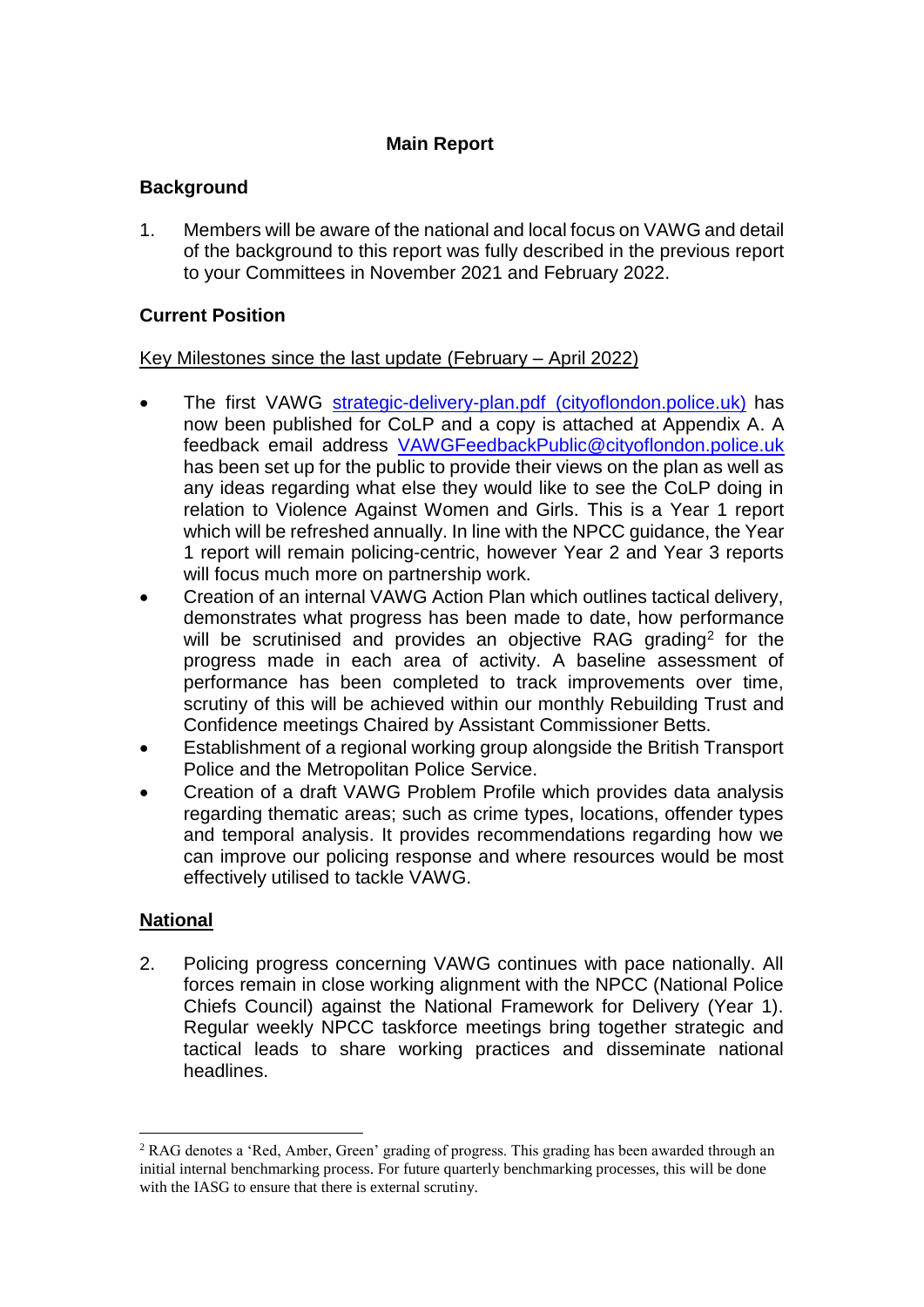- 3. Along with all forces nationally, the CoLP has submitted its VAWG Strategic Delivery Plan, written in consultation with the City of London Corporation (CoLC) and internal stakeholders, and its VAWG Action Plan to the NPCC. These will formulate national performance benchmarking for VAWG and promulgate best practice.
- 4. The CoLP Commissioner and Det Chief Supt Head of Professionalism and Trust have met with DCC Maggie Blyth (NPCC VAWG lead) this month and discussed a number of opportunities for CoLP to enhance national VAWG delivery, such as:
- Opportunities for CoLP secondments to the NPCC to work on the VAWG portfolio.
- Supporting the national online VAWG Problem Profile using National Fraud Intelligence Bureau (NFIB) data sets.
- Developing upon City business relationships, such as licensing and hospitality, which could have national influence.
- Learning from *good industry practice* within the National Economic Crime Victim Care Unit (NECVCU) as to whether this could be replicated for enhanced victim care within VAWG offences.

# **Regional**

- 5. In addition to our national work with the NPCC, the CoLP has now established itself within a regional working group alongside the Metropolitan Police Service and the British Transport Police. The aims of this group are to share best practice, combine our efforts for joint initiatives and to provide updates to the NPCC Working Group. Although chiefly aligned to VAWG, this working group will also focus on broader Trust and Confidence workstreams, thereby providing a wider benefit towards other policing related issues and organisational learning, such as race and diversity.
- 6. An additional relationship has been established with Avon and Somerset Police who will complete a peer review on our Internal VAWG Action Plan. This will provide greater scrutiny on our benchmarking process and provide immediate opportunities to share best practice.

# **Local**

- 7. Since our most recent update to members in February 2022, the CoLP has continued to develop work to tackle VAWG by delivering sustainable change, as outlined in the key milestones. Both the Strategic and Tactical leads for the Professionalism and Trust portfolio have now met with our Independent Advisory Scrutiny Group (IASG) to explore working together opportunities.
- 8. The following updates build upon our commitments outlined in the February 2022 report, therefore these updates reflect additional pieces of work rather than a duplication of work mentioned in previous reports.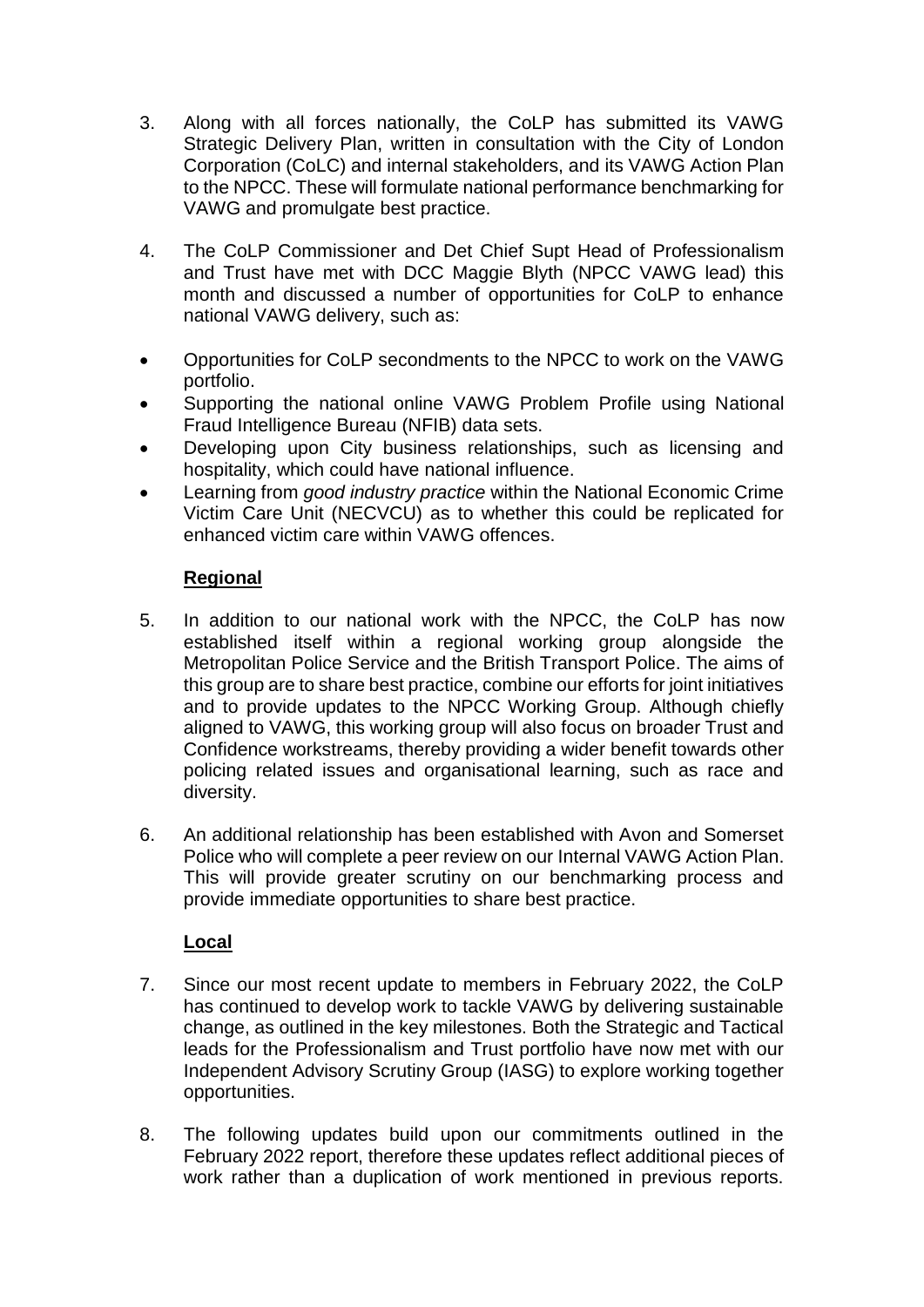However, the CoLP will provide VAWG Action Plan performance updates to the Police Authority Board to ensure that they have oversight of activity underway.

9. In relation to the 3 National objectives some activity on each of these to date is described in Appendix B.

#### **Governance**

- 10. The City of London Police's strategic and tactical delivery on VAWG is being scrutinised at a national and local level, as follows:
	- The CoLP Renewing and Rebuilding Trust and Confidence Board, chaired by Assistant Commissioner Paul Betts, is driving progress against the delivery framework objectives which we have set out in our Strategic Delivery Plan under each of the three pillar objectives. To achieve this, the CoLP has a Tactical Action Plan that sets out the activities which will take place to deliver against these objectives, this Action Plan will also be sent to the HMICFRS<sup>3</sup> for independent review.
	- Achievement will be scrutinised through independent review of our performance metrics to ensure that there is objectivity and transparency. This will take the form of regular consultation with our Independent Advisory and Scrutiny Group (IASG) and more formally, through the Police Authority Board (PAB) and Professional Standards and Integrity Committee (PSIC). Key milestones and significant activity will also be highlighted to PAB/ PSIC and also shared with partners.
	- The CoLP will also regularly feed into a number of NPCC National Working Groups to share learning and best practice amongst all other Police Forces in England and Wales and the aforementioned regional Trust and Confidence Strategic Working Group with the Metropolitan Police Service and the British Transport Police.
	- We will regularly review our Strategic Delivery Plan to ensure that it includes new recommendations from the NPCC as they are announced.

#### **Conclusion**

 $\overline{a}$ 

11. The CoLP continues to work in partnership with the City of London Corporation to enhance the City of London's response to VAWG. This report has highlighted some of the initiatives which have taken place to support this partnership and also our wider delivery of the NPCC VAWG strategy.

<sup>3</sup> Her Majesty's Inspectorate of Constabulary and Fire & Rescue Services (HMICFRS) independently assesses the effectiveness and efficiency of police forces and fire & rescue services – in the public interest. HMICFRS - [Home \(justiceinspectorates.gov.uk\)](https://www.justiceinspectorates.gov.uk/hmicfrs/)